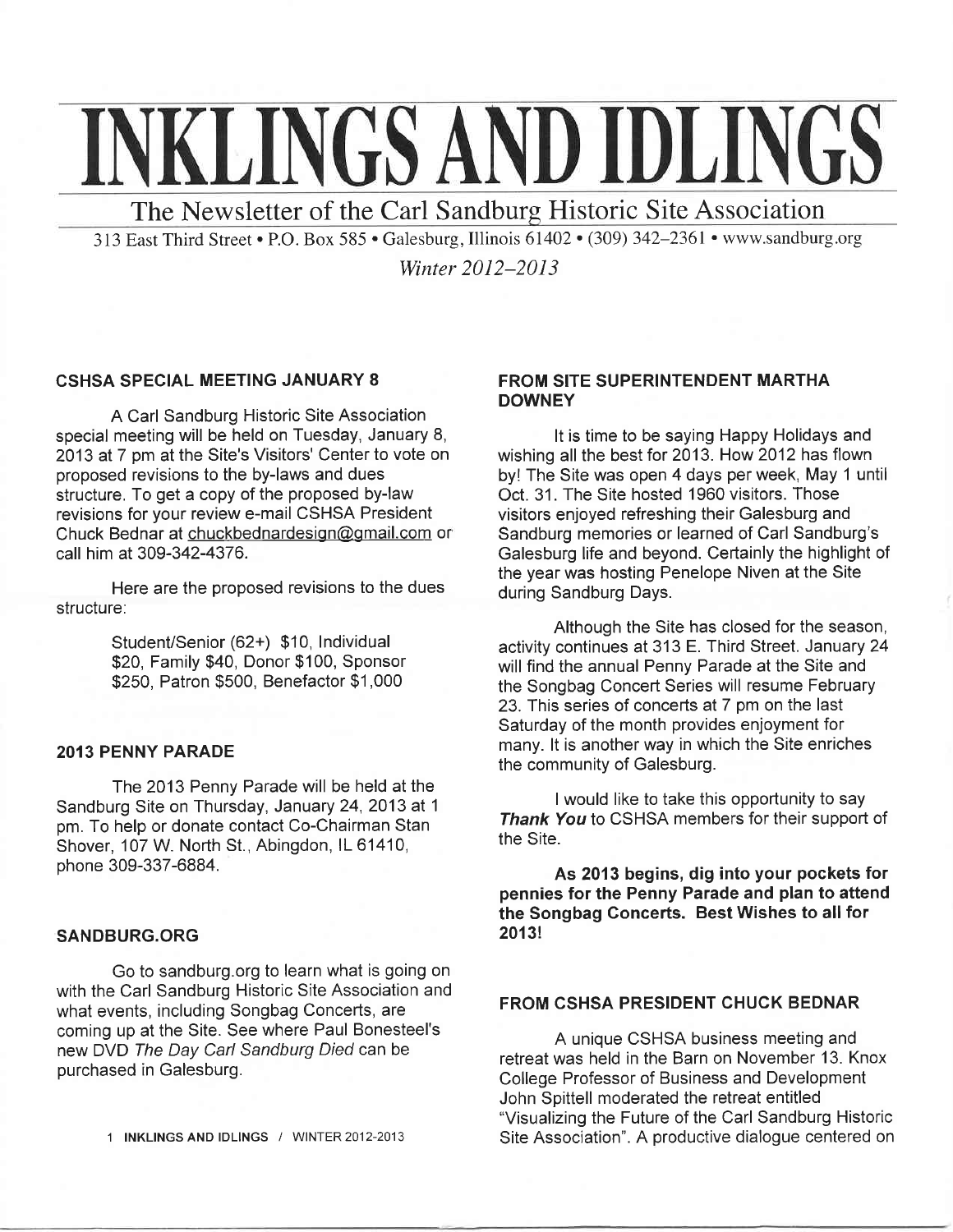how the CSHSA could realize its mission statement. Knox students Molly Lowden and Samantha Butler accompanied Spittell and provided fresh perspective about Sandburg's literature and its influence on the younger generation

Spittell placed a range of subjects on the table, including the need for an aggressive communications approach to increase public awareness of the Birthplace. He recommended the use of the lnternet, Facebook, and an updated website to increase awareness. He encouraged the CSHSA to expand its activities through the lllinois Tourism Council which would demonstrate the use of the Site for educational activities which would foster local pride and a closer relationship with local colleges. To further educate the public about Sandburg's literary career he encouraged that we capitalize on the popular new film The Day Carl Sandburg Died and foster a relationship with its producer Paul Bonesteel which could result in a new visitor orientation film. ln the face of the limited opening of the Site the CSHSA should make a committed effort to assist the lllinois Preservation Agency in its management of the Birthplace. The repair to the roof of the Visitors' Center a year ago is an example of successful public/private partnering.

Goals discussed included City of Galesburg involvement, enhancing the lecture series, promoting "Sandburg the Man" with his connection to the community and railroad, and marketing him as a global and national figure of importance. Assets of the Site are its proximity to other historically significant places in Galesburg, the Songbag series, Penny Parade, and lnklings and ldlings newsletter. Spittell emphasized working with Knox College faculty and students.

74<sup>th</sup> District State Representative Don Moffitt was recognized for his significant contributions throughout his legislative career in sustaining and preserving the Birthplace. He was presented a signed copy of Always the Young Strangers. Galesburg Community Foundation's Director Josh Gibb spoke about how an endowment could be used to assure the preservation of the Birthplace.

As the CSHSA moves ahead, the issues are challenging. The retreat established a game plan for new directions for preserving the Birthplace, a community treasure.

2 INKLINGS AND IDLINGS / WINTER 2012-2013

### Garl Sandburg - From a Swedish Perspective

(Submitted by CSHSA member Tomas Junglander of Vadstena, Sweden.)

Thanks to the technological revolution in general and the lnternet in particular, it is today much more convenient to work with genealogy. When Carl Sandburg wrote his autobiography Always The Young Sfrangers in the early 1950's he didn't have the same advantage!

Carl Sandburg's parents emigrated to the United States from Mjolby County in the province of Ostergotland in Sweden. They didn't know each other when they first met at a hotel in Bushnell south of Galesburg in spite of the fact that they grew up only 20 kilometers from each other. Mjolby, by the way, is like Galesburg, an important railway junction. Why did they chose Galesburg as the destination for their emigration?

His father August Danielsson was born in 1843 in Asbo parish (12 kilometers south of Mjolby). His mother Clara Mathilda Andersson was born in 1850 in Appuna parish (10 kilometers west of Mjolby). August Danielsson later changed his name to Sandburg, because there were too many Danielssons working for the railroad, and he once got a paycheck intended for someone else.

August Danielsson left Sweden in 1870 at the age of twenty-seven. He had at the time worked as a farmhand for twelve years. ln the meantime he occasionally heard from his cousin Magnus Holmes who came to the U.S. in 1852 at the age of twenty settling in Galesburg after a couple of years. Magnus Larsson Storm was his name when he left Sweden. His father was Lars Danielsson Storm, "an enlisted soldier in the Life Regiment of Grenadiers." Lars sister Maria Danielsdotter was August Danielsson's mother. Magnus was born in Viby parish (15 kilometers east of Mjolby). Maybe Magnus Holmes felt pressure from his father to follow in his footsteps, but the compulsory military service in Sweden at this time was only twelve days.

After a few month working in a factory in New York August Danielsson read a letter from his cousin who wrote that chances were all good in Galesburg. Magnus Holmes became August Sandburg's close friend and adviser over many years. For years the Holmes family came to the Sandburgs for Thanksgiving dinner and the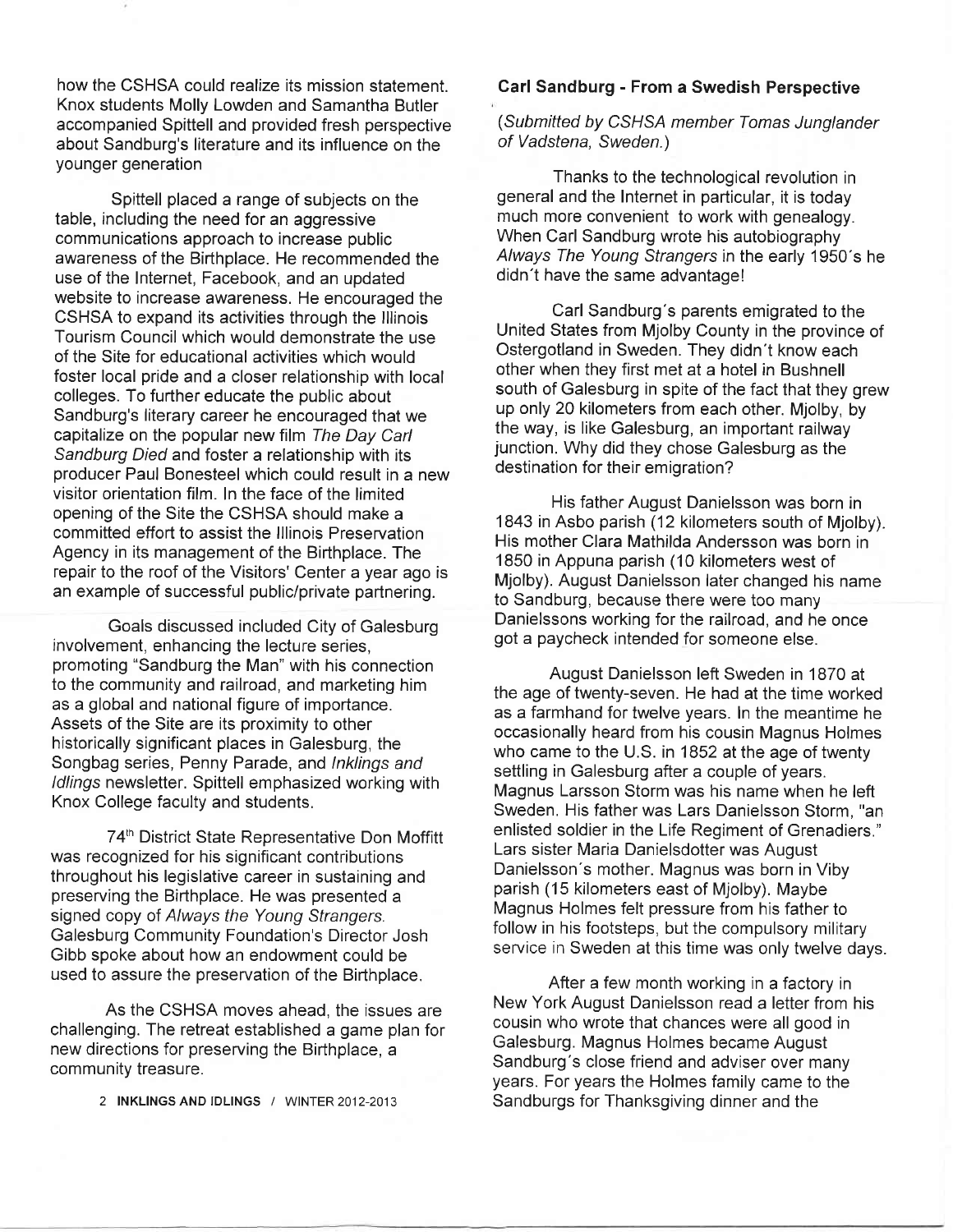Sandburgs went to the Holmes on New Year's Day. "Magus Holmes (1832-1920) has been a member of the Emmanuel Church for 64 years. He never belonged to any other society or organization. He never held any sort of office or aspired to one as he preferred to do his good work in silence and without human praise. His entire life has centered about his church and home. He has led a quiet and temperate life and his character has been unblemished". (Galesburg Republican Regisfer Jan 8, 1920)

Carl Sandburg's mother Clara Andersdotter lost her mother when she was six years old. Her father remarried one year later. Glara and her stepmother didn't get along well. Her stepmother had a sister and a brother who left Sweden and settled in Galesburg, her brother Samuel Larsson in 1865 by himself and her sister Anna Maria Larsdotter in 1868 together with her second husband and four of her five children. Anna Maria's youngest daughter Carolina Jonsdotter will show up later on as Lena Krans, cousin of Clara. ln fact she was Clara's step cousin! She was born in Ekeby (9 kilometers south of Mjolby) in 1853. Clara and her family in Sweden had regular mail contact with their relatives in Galesburg. Clara worked as a maid for three years before she emigrated in June, 1873 after she had saved up enough money to travel to lllinois.

Lena Krans met her husband John Krans in Galesburg. He came from Hogsby parish in the province of Kalmar in Sweden and emigrated in 1869. His name in Sweden was Johan August Magnusson before he changed his name to John A. Krans. Also his brother Nils Peter changed his name to N. P. Krans when he and his family moved from Sweden to Galesburg in 1881. As you know from Always The Young Strangers, the Krans family and the Sandburg family were close friends. Once a month the family took a trip to visit the Krans on their farm seven miles outside Galesburg.

In an 1878 letter to her brother Karl Andersson in Sweden Clara Sandburg informed her brother that their house was sold, and that they intended to change from city life to farm life. Her husband felt that his work in the railroad blacksmith shop was unhealthy and too hard. They never pursued their plan!

By the way, am I related also? My great

3 INKLINGS AND IDLINGS / WINTER 2012-2013

grandfather had a sister who married Alfred Carlsson and Alfred had a brother August who married Clara Sandburg's sister Augusta!

## ADDA GENTRY GEORGE

(Submitted by Gerald J. Shea, a Galesburg native, GHS C/ass of '67, BA and MS Ed, Western lllinois University. He taught English for thirty-five years in Crystal Lake, IL where he now resides. He is finishing his eighth poetry collection, published two Sandburg sfudies, and lectures about Sandburg.)

Adda Gentry George was a remarkable person. She was the driving spirit behind the establishment of the Carl Sandburg Birthplace restoration and the growth of a national monument in a small Midwestern town. She displayed the spirit and the steadfast determination which made Middle America. Hers was a minor miracle for an achievement during one of America's most difficult eras.

To understand Mrs. George one need look no further than two revealing statements of belief she stood by. First was a remark to Sandburg curator Loren Goff when she stated that in her quest to secure the former home near the railroad of the parents of Carl Sandburg, "We must get what we need, then worry about paying for it later." This philosophy served her well throughout her long affiliation with the Carl Sandburg Birthplace. The second item comes from a former classmate and fellow teacher at Galesburg High School, Claire Godsill Chandler, in a letter penned to the Knox College Fifty Year Club dated September 27, 1963. ln that letter she discusses her long friendship with Mrs. George and what she knew to be the philosophy George had lived by. She wrote, "...that life can be good, that every man, woman, and child has worth and dignity, that all human beings are one in ultimate destiny and to striving, faith, and that out of hope and effort the good society shall yet be born."

Adda George was a contemporary of Sandburg, five years his senior. She was born in Ottawa, lllinois in 1873. Her parents Clara Trask and Tilghman Gentry relocated to Galesburg probably for work-related reasons. She was a good student and attended and graduated from Galesburg High School, moving on to graduate from Knox College in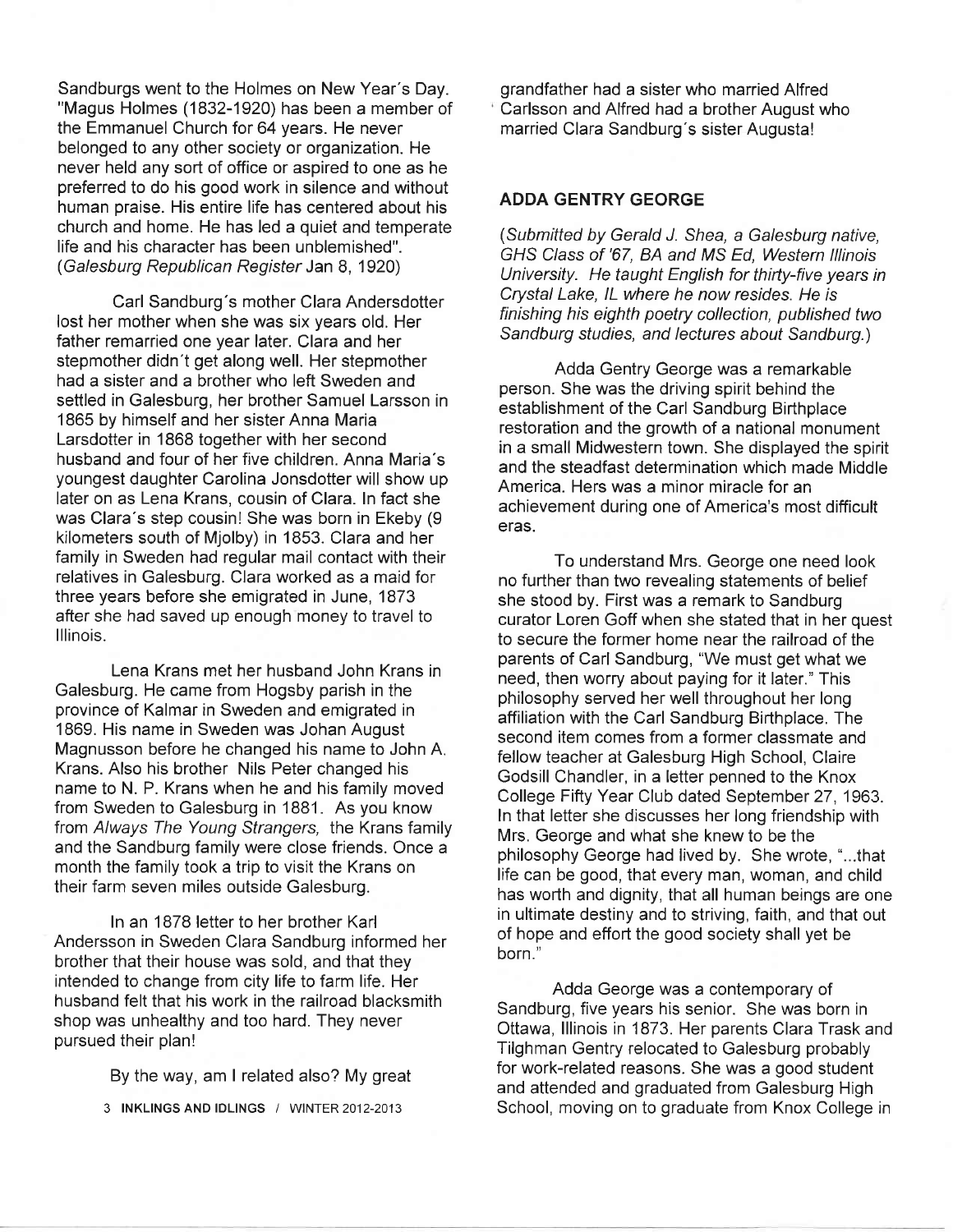1895. Soon she accepted a teaching position in Onarga not far from the town of her birth. During that first year she met John George, a fellow teacher, and soon they were keeping company.



Adda Gentry c.1895 Photo Provided by Gerald J. Shea

John George was ambitious and at the end of the 1896 school term he received a scholarship to study economics at Harvard. Adda was persuaded to pursue further studies at Wellesley College in the Boston area. Upon his graduation Mr. George was granted a stipend to study overseas. lt was an enormous amount, and the couple decided to marry immediately. They were married in Galesburg.

While Mr. George completed his study at Halle on der Salle in Germany, Mrs. George took in the sights and absorbed the culture of Europe. Upon his graduation the couple returned to lllinois where Mr. George accepted a position in the Economics Department at Northwestern University in Evanston. He was soon appointed Secretary of the Faculty.

Their only daughter Margaret was born in 1902. Sadly, within iwo years Mr. George was dead of a heart attack. Adda George was a widow at thirty-one.

With few options Adda returned to Galesburg, a town greatly changed in the six years of her absence with a bustling population of over 20,000. She took up residence with her mother. She was offered and accepted a teaching position at Galesburg High school instructing the area young in composition and English language. She was determined to share her new beliefs and sophistication. Before long she was a faculty favorite known for her firm control and knowledge. She decided to build a new house and planted flowering shrubs and fruit trees before construction, choosing to start work in the off-season when labor would be more reasonable.

An offer arrived to teach in the German-English Academy in Milwaukee. The thought of moving again and abandoning the new home was not enticing, so she decided to bluff her way out by asking an exorbitant salary of \$1,200 per year. To her astonishment the request was accepted. She had no alternative but to go. For the next eighteen years until her retirement in 1927 at the age of fiftyfour she would reside in Milwaukee.

As an educated woman of considerable depth and intellect this was a good move for her. She wanted to live in an area which offered her more in line with music, theater, and lectures. Being politically to the left, the area offered so much more. It was during this era that Mrs. George became aware of another Galesburg native associated with the Socialist Party which was very strong in the region, Carl Sandburg. He was a newsman, poet, and lecturer. She began to follow his career with interest.

ln 1927 after her retirement she returned to Galesburg. Her daughter had married and moved away. The move was partly due to the failing health of her mother. But Adda was not content. Her interest in gardening and social club work was not enough. She began to make inquiries about the writer from Galesburg, Carl Sandburg. By this time he had moved to Chicago, written and published a number of important works, including Chicago Poems, Cornhuskers, Smoke and Steel, Rootabaga Sfories, and Abraham Lincoln: The Prairie Years. To her surprise few knew of him. Fewer yet cared. lt was at this time that Adda initiated inquiries about the birthplace of this rising star in literature. Thus began the quest for what would be a national monument and Adda George's greatest triumph.

Throughout the next years Adda would find ways to continue talking about this birthplace which she insisted had significance. At club meetings, social gatherings, and luncheons she continued to mention what she thought should be a project to save the humble origin of a great writer and to preserve the idea that anything is possible with commitment. Like Lincoln's life here was a chance to show ordinary folks what a small town boy from Galesburg could accomplish.

Adda need to know more. She knew Sandburg had relatives, including a sister Mary, a nurse in town who could lead her to the home. 4 INKLINGS AND IDLINGS / WINTER 2012-2013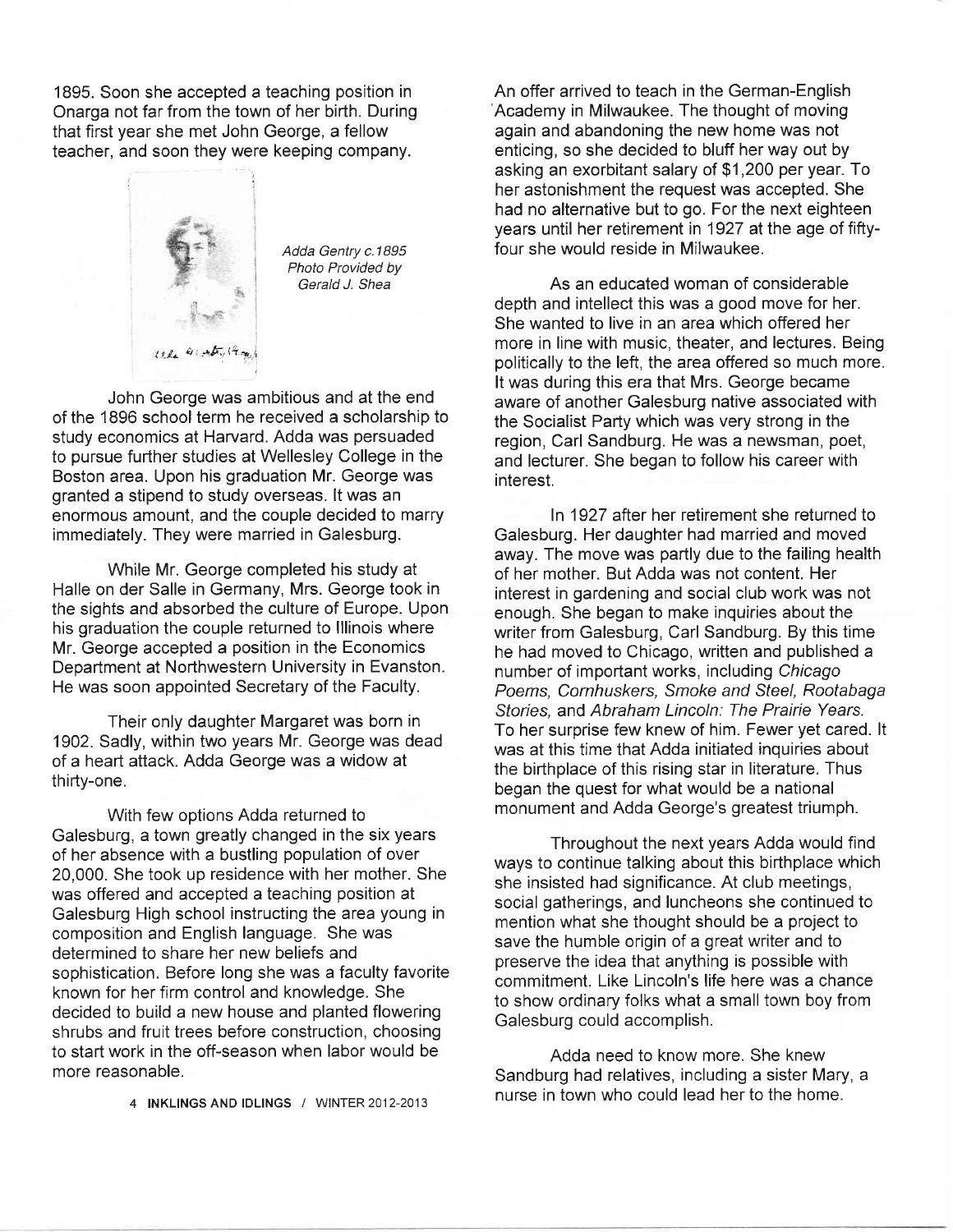When the retired schoolteacher approached Mary, she was led to a larger home in Galesburg. Mrs. George could not be fooled. She knew that the family was barely able to squeeze by, and that a two-story house was well beyond the means of a railroad blacksmith's helper. At long last Mary Sandburg took the former schoolteacher past the workman's cottage the family was embarrassed to identify.

The structure had reached an alarming state of decay. By 1941 Mrs. George had identified the owner and found that a Sicilian woman who spoke little English lived alone in the house. Her husband had passed on, and her son was to be the contact person. Adda approached the man and convinced him to allow a small plaque to be nailed by the front door. The Sicilian lady was afraid the well-dressed lady was attempting to take her home, but Mrs. George in a patient and kind manner attempted to educate the woman about this "Poet of the People" Carl Sandburg. Sandburg? No one on the block had ever heard of him or his family. Here by the tracks people had little time if any to read much less read poetry. With a flip of her hair the old Sicilian woman would revert to loud outbursts and abruptly end all conversations.

Undeterred, Mrs. George approached other residents of the neighborhood determined to convince them that the little house was historic. Adda enlisted children in the area to help with a cleanup of the street. The cottage stood at 331 East Third Street in the shadows of the railroad's soot and noise. The evening of the first posting the Sicilian widow discarded the notice via the trash. However, Mrs. George was able to convince the city and the woman's son to allow a large granite boulder with a bronze plaque attached to be placed on the terrace by city workers. Many evenings as the sun crawled across the worn lawns the old woman was seen trying to detach the plaque even attempting to shatter the boulder. All to no avail.

Adda had been in contact with the lllinois Historical Society since 1941 gathering information and seeking support from PaulAngle. ln 1944 the long resilient Sicilian woman died. Adda was able to act quickly and secure a sixty-day option for the purchase. The purchase price was \$1,200. The owner announced that the little house could be

5 INKLINGS AND IDLINGS / WINTER 2012-2013

destroyed with little effort, and the property used as d parking lot. Mrs. George was ready and knew the key to success was determination.

First, a fund at a local bank was created. Next, she would gather an interested citizenry already awakened to Sandburg and enlist civicminded individuals, women's clubs and the Arts League. She knew the range of her inquiries had to extend far beyond the city's boundaries. A national letter writing campaign was initiated. lt was said that long into the nights Adda George could be seen letter-writing after everyone else had retired for the evening.

The small independent newspaper The Galesburg Posf, founded and edited by longtime friend Mary Creighton, would be invaluable to reach the public. The first notice appeared in the Thursday, January 14, 1945 issue, two days before Sandburg's sixty-seventh birthday and butted against his syndicated column on the front page. Under the title "Hometown Headlines" it read in part, "the little cottage has become a Mecca for many travelers who wish to visit the birthplace of this internationally known poet of the people." A list of early donors was given and went on to explain the option month. One week later the Post reported that the group was off to a good start. Checks from \$1 to \$100 had been received, but the needed amount was not reached. The following week the Posf ran an editorial speaking of the need to help save the cottage and reminding the public that Mary Sandburg, a local nurse and sister of the poet, had served her community, and ending with "by preserving the little house where he was born and creating a public memorial we share our pride with the rest of the world."

By January 25 the subscription fund had swelled to \$700. New outlets were identified and letters posted. As January closed, the fund was short of the needed \$1,200. Adda George took the money needed to reach the goal from her modest personal funds. She was both the initiator and the driving spirit. The cottage had been saved. lt was said that the first person to visit the house after its purchase was Adda herself, broom in hand to begin the long job ahead.

The Thursday, February 1, 1945 Posf ran a one-column notice saying, "Sandburg home now property of his friends." Adda George was elected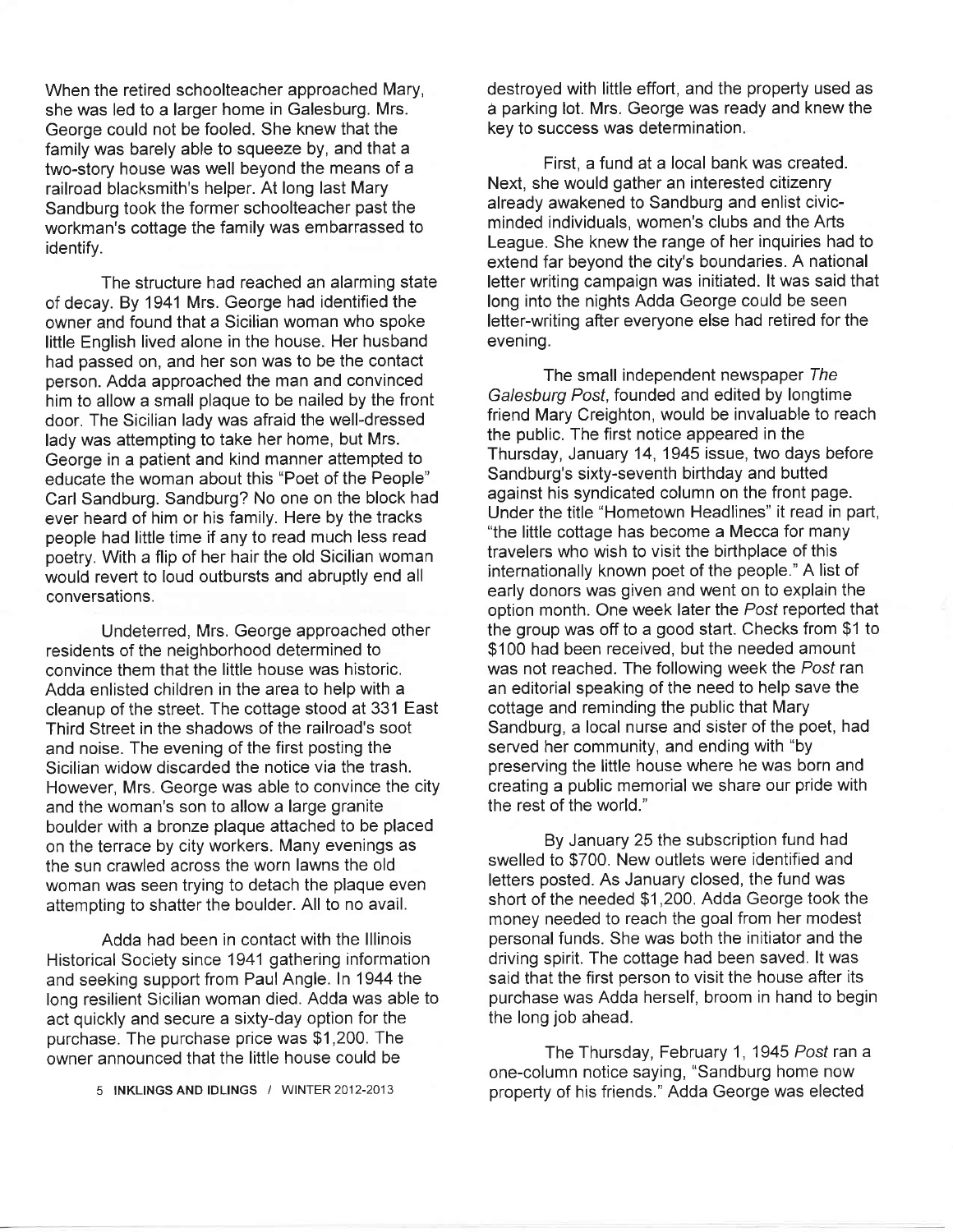president of the Birthplace Association. The letter writing campaign continued. Checks from across America arrived, including one from Eleanor Roosevelt. New committees were formed to find suitable furniture and artifacts to fill the structure. First, however, much work had to be completed. Adda enlisted local tradesmen to help, since Sandburg had been a champion of the working class. Rotting boards were found two feet up from the floor. The foundation had to be rebuilt. The house jacked up for the excavating and repairs. A bill of \$2,000 plus was quoted. Workmen said it would be easier to knock it down and rebuild, but Adda would have nothing to do with such an approach.

ln the fall of 1945 Adda was quite pleased with her project. The simple Midwestern town was accepting her vision. Townspeople were beginning to drive past. Travelers from out of town were finding the cottage. Most importantly to Adda was that school children had been involved in the preparation of the lawn and other small tasks. The place should stand as a monument, especially for children, and no admission fee would ever be charged.

A wave of excitement washed over the Birthplace Association when word came that Adda had been invited to the home of Mr. and Mrs. Sandburg at Harbert, Michigan. Mrs. George carried pictures of the cottage before and after, and she hoped Sandburg would confer with her on proper arrangements for the refurbishing. Certain items were offered as well as literary materials to be displayed permanently. This was no small triumph. Not only had she overcome a sizable purchase price, she had convinced the poet of the project's worth. He believed such dedications should not be held while the person was alive.

By mid-June, 1946 the little house at 331 East Third Street was becoming widely known. Donations of \$500 were received from Marshal Field, Harcourt, Brace, and Company, and labor organizations. The cottage was used regularly for public meetings. An official dedication of the Birthplace was set for October 7, 1946, the anniversary of the Lincoln-Douglas Debate held in Galesburg in 1858.

Adda had much to do. First, she needed a

6 INKLINGS AND IDLINGS / WINTER 2012-2013

drawing card for a main speaker. She decided Marshal Field would add a touch of class to the event. He accepted. She felt the city should be involved, especially the children. Third Street would have to be blocked off, and the children let out of school early. The press had to notified, including Life magazine, and all local and nearby newspapers. She also felt the event should be aired live for those unable to attend. lt was a first for Galesburg. She got everything she wanted.

Galesburg was stirring with excitement on that day. East Third Street had been roped off, and the ceremony set for 4 pm. Adda took the lead, spoke to the assembled crowd, introduced the distinguished speakers, and invited the visitors to sign the guest book, and tour the revamped house. It was a triumph. A dinner was held at the Hotel Custer for 250. The event was broadcast live, and a capacity crowd attended. She had exceeded her own expectations. When the cool dark settled over Main Street and the prairie that evening, a new importance had been bestowed upon Galesbnurg. After the festivities had died away, and the people had gone home, the town returned to its quiet. Stage one of the restoration was complete.



Adda George speaking at October 7, 1946 Birthplace Dedication Photo provided by Gerald Shea

#### IS THERE A SANTA CLAUS?

(Submitted by CSHSA board member Stan Shover, a school teacher for over sixty years.)

ln this holiday season I am reminded of countless second and third graders whose dreams of Santa were sometimes shattered by classmates who had become "enlightened" about the jolly elf's existence. I presented my "case" for Santa in the form of a letter that I gave my students. I am pleased that Carl Sandburg believed in dreams that can help us through the trials and hardships that we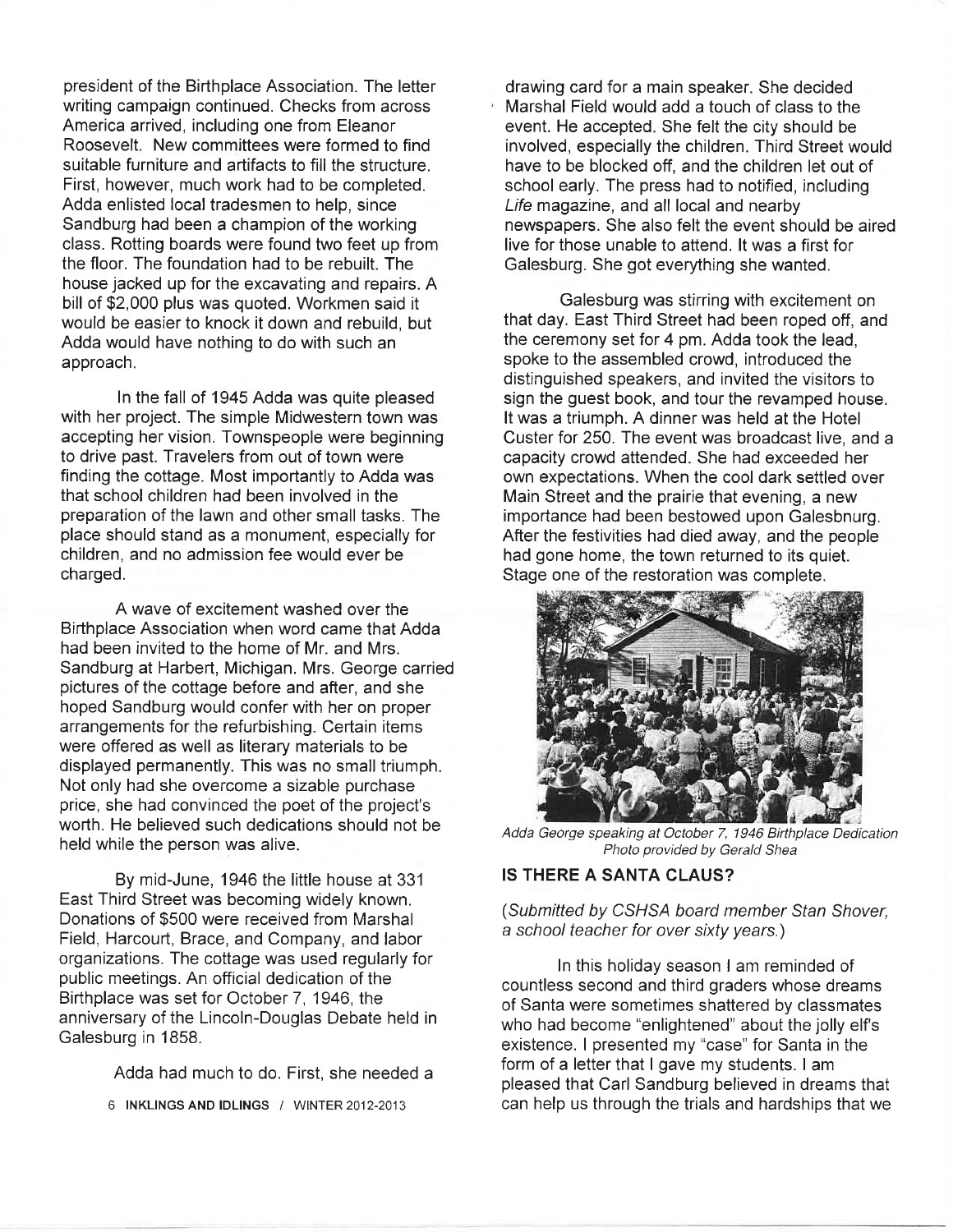encounter in this earthly journey. I am proud to be a CSHSA member in company with others who wish to memorialize the great writer and humanitarian Carl Sandburg. ln this holiday season let us remember Sandburg's words, "Nothing happens unless first a dream." Here is the text of that Santa letter I gave to my second and third graders:

"Do you believe in Santa Clause? When <sup>I</sup> was a little boy I argued with all my friends that he did not exist, because I saw my dad putting presents under the tree, and he bore no resemblance to the fat, bearded, jolly Santa. As <sup>I</sup> grew older, I met many friendly, generous persons who possessed the qualities of that guy who was supposed to come at Christmas time. Maybe I had been wrong. Maybe Santa came in the form of the many teachers, friends, and relatives who provided me love and support as I grew from that little boy to a man who could now help other people grow into individuals who could be successful.

"l decided in my late teens that I wanted to teach others about the opportunities to become contributing members of our society as they grew older. As a memorial to that man in the red suit <sup>I</sup> started a collection of Santas. Some Santas I leave sitting out in my house year round as a constant reminder that his qualities of giving and sharing must be a part of all our lives if we are to be a blessing to all those with whom we work, play, and live."



Santa Claus INKLINGS AND IDLINGS / WINTER 2012-2013

# Christmas, 1904

(Submitted by CSHSA board member Barbara Schock.)

It is likely Christmas of 1904 was the last one that Carl Sandburg spent in Galesburg. There is no record of what he did while he was in the city or how long he sojourned there. He is known to have written a letter to Philip Green Wright mentioning his arrival on December 19<sup>th</sup>. Professor Wright had been one of Sandburg's instructors at Lombard College.

Sandburg was twenty-six years old in 1904. Yet the holiday season was observed much as it had been when he was a boy in Galesburg. Before he arrived in the city the Woman's Aid Society of Central Congregational Church sponsored the annual church fair on December 2<sup>nd</sup>. They served an excellent turkey dinner at noon to a large number. Examples of fancy work were on display and for sale.

The O.T. Johnson Company at 125-131 Main Street advertised every day in the Republican-Register. Two full pages of sale items were listed and illustrated. A friendly greeting: "The Christmas Store ls Ready!" topped each page. A hundred experienced salespeople were on hand to serve customers. The store indicated it also provided free delivery until 11 pm on December  $24<sup>th</sup>$ .

On December 14<sup>th</sup> the newspaper reported that the churches and schools were preparing programs of music and recitations to be presented either before or after Christmas. The First Methodist Church was to have an original cantata about Christmas performed at the church. Gifts for the children as well as the poor would be handed out after the entertainment. The Swedish churches conducted similar events for their members.

Teachers in the Galesburg schools had been preparing for a month for the Christmas exercises. The rooms were decorated and the students had been practicing their songs and recitations. After the performances, the children left their school buildings looking forward to gifts, Santa Claus and Christmas Day. Brown's Business College also presented an evening of entertainment for its students before they went on vacation.

There was another important event during the month. On December 3<sup>rd</sup>, the Free Kindergarten held an open house for the public to visit and inspect the new building. More than 700 Galesburg and Knox County residents came to see the facility.